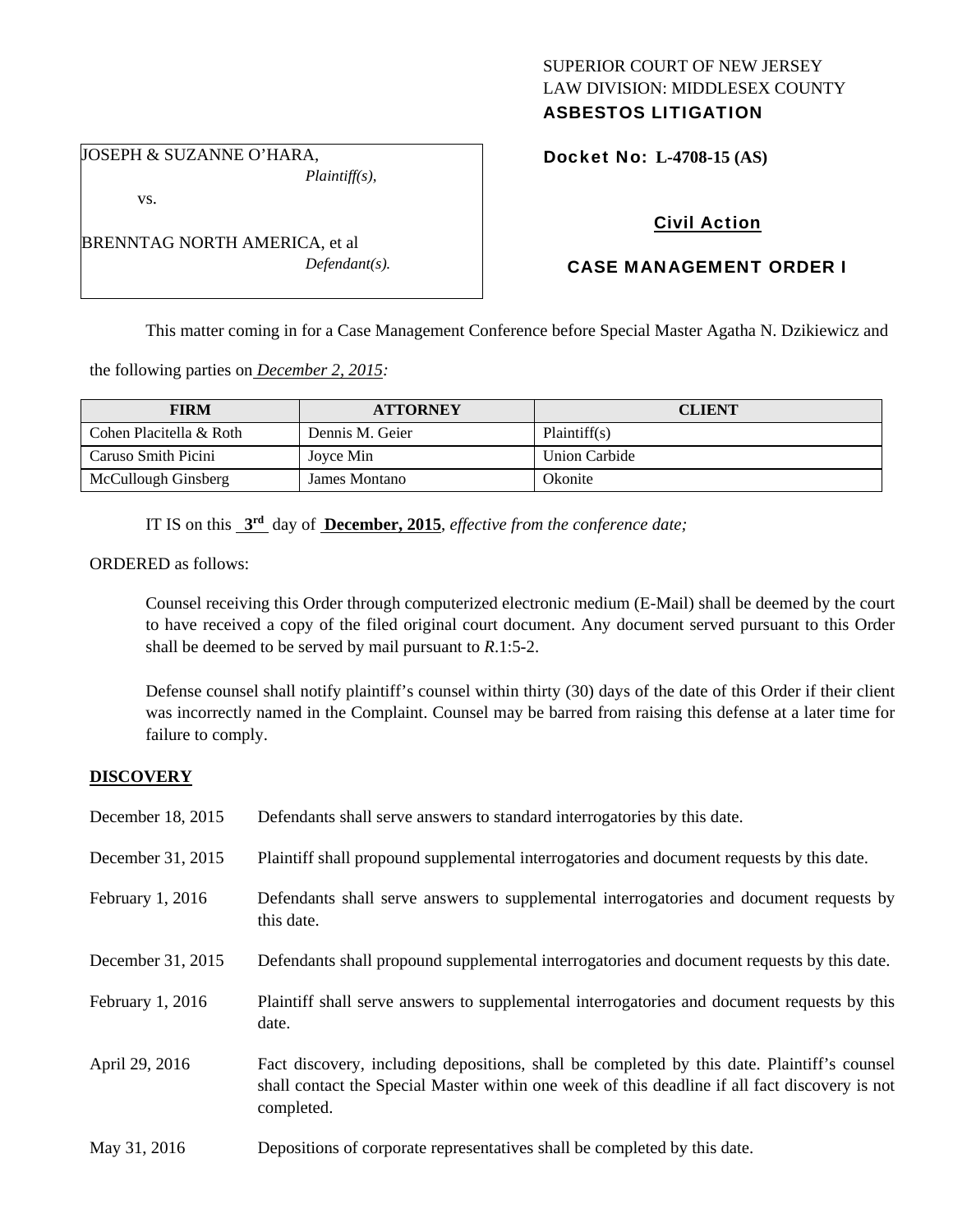## **EARLY SETTLEMENT**

June 6, 2016 Settlement demands shall be served on all counsel and the Special Master by this date.

## **SUMMARY JUDGMENT MOTION PRACTICE**

| May 27, 2016  | Plaintiff's counsel shall advise, in writing, of intent not to oppose motions by this date. |
|---------------|---------------------------------------------------------------------------------------------|
| June 10, 2016 | Summary judgment motions shall be filed no later than this date.                            |
| July 8, 2016  | Last return date for summary judgment motions.                                              |

#### **MEDICAL DEFENSE**

- February 29, 2016 Plaintiff shall serve medical expert reports by this date.
- August 1, 2016 Defendants shall identify its medical experts and serve medical reports, if any, by this date. **In addition, defendants shall notify plaintiff's counsel (as well as all counsel of record) of a joinder in an expert medical defense by this date.**

## **LIABILITY EXPERT REPORTS**

| June 30, 2016 | Plaintiff shall identify its liability experts and serve liability expert reports or a certified |
|---------------|--------------------------------------------------------------------------------------------------|
|               | expert statement by this date or waive any opportunity to rely on liability expert testimony.    |

August 1, 2016 Defendants shall identify its liability experts and serve liability expert reports, if any, by this date or waive any opportunity to rely on liability expert testimony.

# **ECONOMIST EXPERT REPORTS**

- June 30, 2016 Plaintiff shall identify its expert economists and serve expert economist report(s), if any, by this date or waive any opportunity to rely on economic expert testimony.
- August 1, 2016 Defendants shall identify its expert economists and serve expert economist report(s), if any, by this date or waive any opportunity to rely on economic expert testimony.

#### **EXPERT DEPOSITIONS**

August 19, 2016 Expert depositions shall be completed by this date. To the extent that plaintiff and defendant generic experts have been deposed before, the parties seeking that deposition in this case must file an application before the Special Master and demonstrate the necessity for that deposition. To the extent possible, documents requested in a deposition notice directed to an expert shall be produced three days in advance of the expert deposition. The expert shall not be required to produce documents that are readily accessible in the public domain.

#### **PRE-TRIAL AND TRIAL**

August 4, 2016 @ 10:00am Settlement conference. All defense counsel shall appear with authority to negotiate settlement and have a representative authorized to negotiate settlement available by phone. Any request to be excused from the settlement conference shall be made to the Special Master no later than 4:00pm of the day prior to the conference.

\_\_\_\_\_\_\_\_\_\_\_\_\_\_\_\_\_\_\_\_\_\_\_\_\_\_\_\_\_\_\_\_\_\_\_\_\_\_\_\_\_\_\_\_\_\_\_\_\_\_\_\_\_\_\_\_\_\_\_\_\_\_\_\_\_\_\_\_\_\_\_\_\_\_\_\_\_\_\_\_\_\_\_\_\_\_\_\_\_\_\_\_\_\_\_\_\_\_\_\_\_\_\_\_\_\_\_\_\_\_